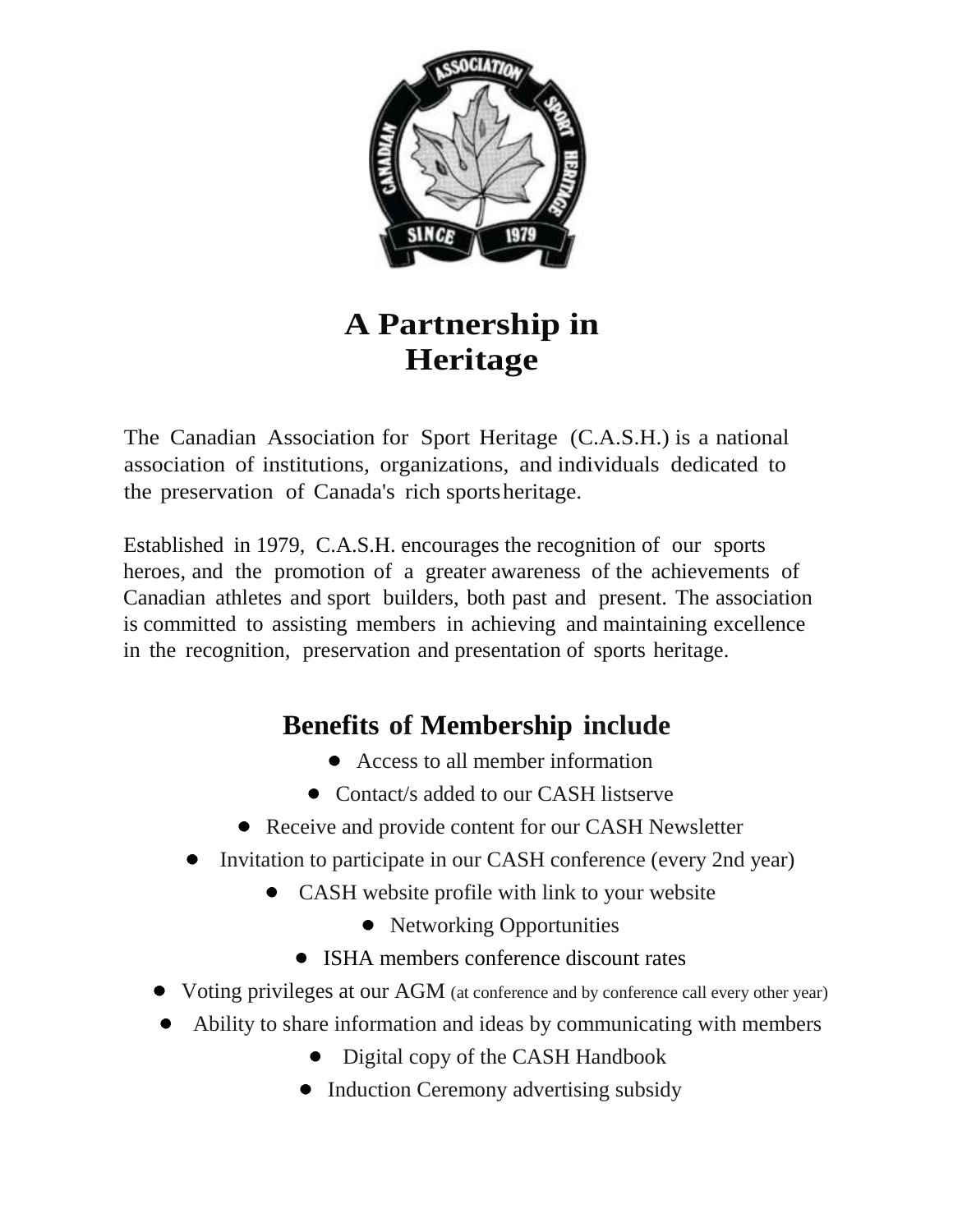

# **MEMBERSHIP CATEGORIES**

## **1) Institutional (Voting)**

Any non-profit organization whose primary mandate is the preservation and promotion of sport heritage in Canada *(e.g. Halls of Fame, Museums, Libraries, Archives)*

- **paid staff: \$100**
- **volunteers only: \$50**

### **2) Individual (Voting)**

Any individual who is interested in the preservation and promotion of sports heritage in Canada, and who supports the objective of the Association *(eg. staff, volunteers. honoured members, trustees, historians)*

**Annual fee \$35**

#### **3) Associate (non Voting)**

Any individual, organization or corporation whose primary mandate is something other than the preservation and promotion of sports heritage in Canada, but who supports the objectives of the Association *(eg. other heritage institutions, sports organizations, suppliers, collectors, consultants, media)*

| Corporate:        | \$100 |
|-------------------|-------|
| $\mathbf{\Omega}$ | ወመጠ   |

**Other: \$50**

#### **4) Student (non Voting)**

Any individual currently enrolled in an accepted educational institution for the purpose of achieving a degree/diploma or to further their education

**Annual fee \$25**

#### **To renew or become a member of CASH please contact:**

Contact: Shane Mailman, CASH VP –Membership c/o Nova Scotia Sports Hall of Fame Suite 446, 1800 Argyle St, Halifax NS B3J 3N8 phone (902)404-3339 / email: shane@nsshf.com